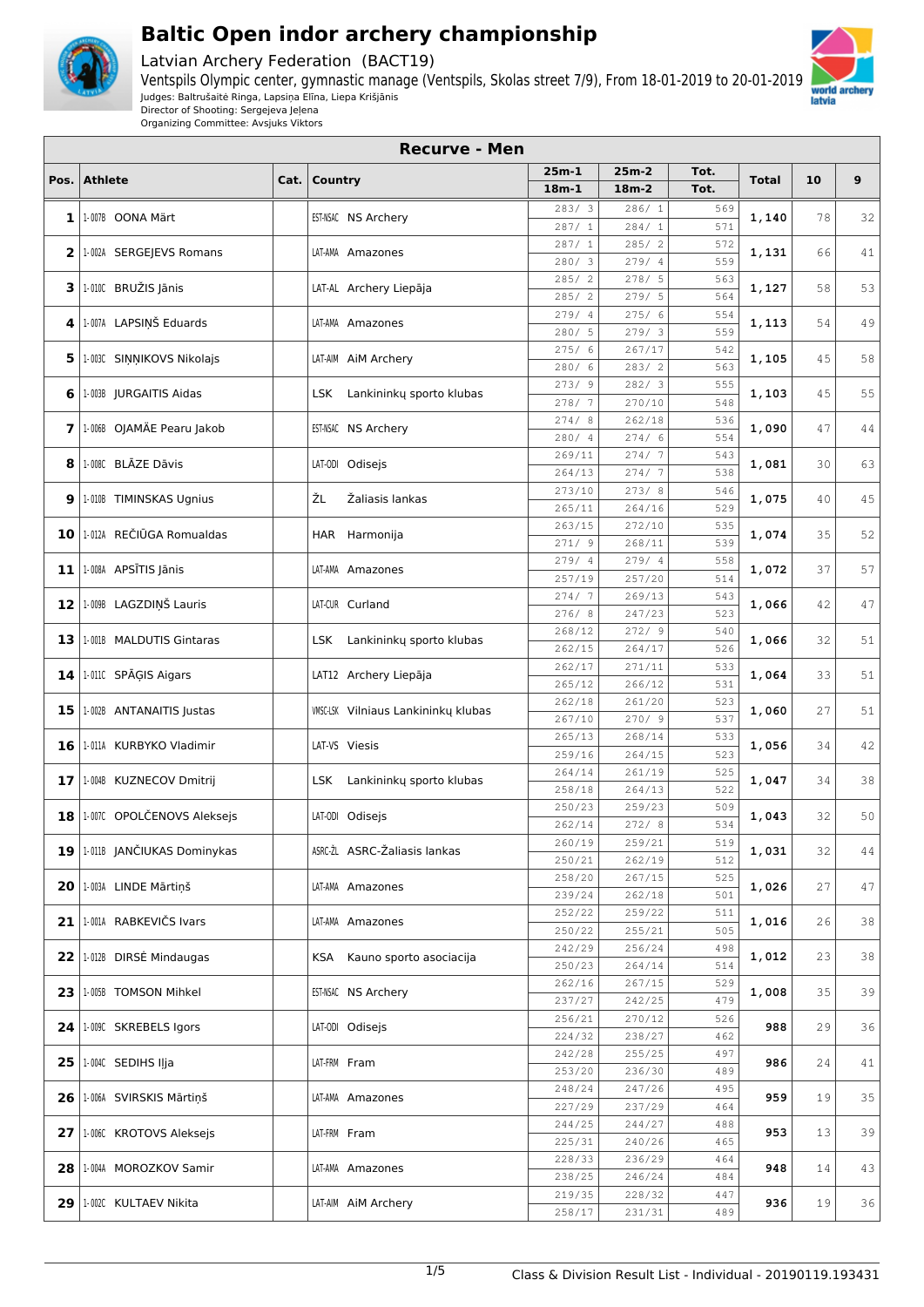

Latvian Archery Federation (BACT19)



Organizing Committee: Avsjuks Viktors

|    |                                    | <b>Recurve - Men</b>            |         |         |      |              |    | Continue |
|----|------------------------------------|---------------------------------|---------|---------|------|--------------|----|----------|
|    |                                    |                                 | $25m-1$ | $25m-2$ | Tot. |              |    |          |
|    | Pos. Athlete                       | Cat.   Country                  | $18m-1$ | $18m-2$ | Tot. | <b>Total</b> | 10 | 9        |
|    | <b>30   1-001C PERCOVS Andreis</b> | LAT-AIM AIM Archery             | 241/30  | 223/34  | 464  | 936          | 16 | 30       |
|    |                                    |                                 | 219/33  | 253/22  | 472  |              |    |          |
| 31 | 1-008B LUTERS Kaspars              | LAT-CUR Curland                 | 231/32  | 226/33  | 457  | 926          | 13 | 31       |
|    |                                    |                                 | 238/26  | 231/32  | 469  |              |    |          |
|    | 32 1.005C FROLOVS Mihails          |                                 | 225/34  | 243/28  | 468  | 922          | 16 | 33       |
|    |                                    | LAT-FRM Fram                    | 229/28  | 225/33  | 454  |              |    |          |
| 33 | 1-012C KAULINŠ Girts               | LAT-LIN Lindales uguns          | 243/26  | 229/31  | 472  | 922          | 13 | 33       |
|    |                                    |                                 | 213/34  | 237/28  | 450  |              |    |          |
|    | 34   1-005A VALDMANIS Jānis        | LAT-AMA<br>Amazones             | 242/27  | 229/30  | 471  | 914          | 16 | 31       |
|    |                                    |                                 | 225/30  | 218/34  | 443  |              |    |          |
| 35 | 1-009A<br><b>SAARS Raivo</b>       | LAT-AMA<br>Amazones             | 237/31  | 186/35  | 423  | 754          | 12 | 26       |
|    |                                    |                                 | 166/35  | 165/35  | 331  |              |    |          |
| 36 | <b>USACHUK Ivan</b><br>1-010A      | Archery Club Belarus<br>BLR-ACB | 177/36  | 147/36  | 324  | 580          | 10 | 7        |
|    |                                    |                                 | 151/36  | 105/36  | 256  |              |    |          |

|      | <b>Recurve - Women</b>        |      |         |                              |                 |                |            |              |                |    |  |  |  |
|------|-------------------------------|------|---------|------------------------------|-----------------|----------------|------------|--------------|----------------|----|--|--|--|
| Pos. | <b>Athlete</b>                | Cat. | Country |                              | $25m-1$         | $25m-2$        | Tot.       | <b>Total</b> | 10             | 9  |  |  |  |
|      |                               |      |         |                              | $18m-1$         | $18m-2$        | Tot.       |              |                |    |  |  |  |
| 1    | 1-019B ABRAMAITYTĖ Kristina   |      |         | ASRC-ŽL ASRC-Žaliasis lankas | 275/2           | 281/2          | 556        | 1,106        | 54             | 46 |  |  |  |
|      |                               |      |         |                              | 273/3           | 277/1          | 550        |              |                |    |  |  |  |
| 2    | 1-020C PÄRNAT Reena           |      |         | EST-NSAC NS Archery          | 270/ 4          | 286/1          | 556        | 1,099        | 53             | 50 |  |  |  |
|      |                               |      |         |                              | 275/1           | 268/4          | 543        |              |                |    |  |  |  |
| 3    | 1-015A MATVEJEVA Rimma        |      |         | LAT-AMA Amazones             | 276/1           | 278/3          | 554        | 1,099        | 42             | 59 |  |  |  |
|      |                               |      |         |                              | 275/2           | 270/2          | 545        |              |                |    |  |  |  |
| 4    | 1-020A KREICBERGA Anete       |      |         | LAT-AMA Amazones             | 269/5           | 275/4          | 544        | 1,076        | 33             | 60 |  |  |  |
|      |                               |      |         |                              | 267/4           | 265/5          | 532        |              |                |    |  |  |  |
| 5.   | 1-017B TIMINSKIENĖ Inga       |      | ŽL      | Žaliasis lankas              | 262/8           | 271/5          | 533        | 1,057        | 43             | 48 |  |  |  |
|      |                               |      |         |                              | 254/7           | 270/3          | 524        |              |                |    |  |  |  |
| 6    | 1-018B RAMANAUSKAITĖ Paulina  |      | ŽL      | Žaliasis lankas              | 274/3           | 268/<br>6      | 542        | 1,043        | 34             | 49 |  |  |  |
|      |                               |      |         |                              | 255/6           | 246/11         | 501        |              |                |    |  |  |  |
| 7    | 1-019A DENISENOKA Līga Ilona  |      |         | LAT-AMA Amazones             | 262/9           | 266/7          | 528        | 1,024        | 28             | 44 |  |  |  |
|      |                               |      |         |                              | 252/8           | 244/12         | 496        |              |                |    |  |  |  |
| 8    | 1.016C GĀRDE Emīlija          |      |         | LAT-AL Archery Liepāja       | 238/14<br>260/5 | 260/9<br>251/7 | 498<br>511 | 1,009        | 22             | 49 |  |  |  |
|      |                               |      |         |                              | 264/6           | 253/11         | 517        |              |                |    |  |  |  |
| 9    | 1-017C RJABKOVA Marina        |      |         | LAT-AIM AIM Archery          | 249/9           | 242/13         | 491        | 1,008        | 37             | 35 |  |  |  |
|      |                               |      |         |                              | 257/11          | 259/10         | 516        |              |                |    |  |  |  |
| 10   | 1.021A BLŪMENTĀLE-UISKA Līga  |      |         | LAT-AMA Amazones             | 239/12          | 248/9          | 487        | 1,003        | 16             | 43 |  |  |  |
|      |                               |      |         |                              | 263/7           | 253/12         | 516        |              |                |    |  |  |  |
| 11   | 1-0210 BĀRENE Irīna           |      |         | LAT-AMA Amazones             | 234/13          | 249/8          | 483        | 999          | 25             | 47 |  |  |  |
|      |                               |      |         |                              | 255/13          | 261/8          | 516        |              |                |    |  |  |  |
|      | 12 1.020B SPĀGE Madara        |      |         | LAT-LIN Lindales uguns       | 242/11          | 240/14         | 482        | 998          | 23             | 38 |  |  |  |
|      |                               |      |         |                              | 255/12          | 247/14         | 502        |              |                |    |  |  |  |
| 13   | 1-019C LUIGE Karoli           |      |         | EST-NSAC NS Archery          | 220/14          | 261/6          | 481        | 983          | 24             | 42 |  |  |  |
|      |                               |      |         |                              | 220/17          | 247/15         | 467        |              |                |    |  |  |  |
| 14   | 1-021B TRINKŪNA Kintija Laima |      |         | LAT-LIN Lindales uguns       | 246/10          | 247/10         | 493        | 960          | 22             | 27 |  |  |  |
| 15   | 1-015B SAMOVIČA Lelde         |      |         | LAT-ODI Odisejs              | 257/10          | 251/13         | 508        | 959          | 22             | 39 |  |  |  |
|      |                               |      |         |                              | 216/15          | 235/15         | 451        |              |                |    |  |  |  |
| 16   | 1-018A LUSTE Evija            |      |         | LAT-AMA Amazones             | 228/16          | 212/16         | 440        | 864          | 12             | 29 |  |  |  |
|      |                               |      |         |                              | 199/17          | 225/16         | 424        |              |                |    |  |  |  |
| 17   | 1-016B ŠAVŠAJEVA Anna         |      |         | LAT-ODI Odisejs              | 233/15          | 208/17         | 441        | 854          | 9              | 30 |  |  |  |
|      |                               |      |         |                              | 215/16          | 198/17         | 413        |              |                |    |  |  |  |
| 18   | 1.018C PERCOVA Nadežda        |      |         | LAT-AIM AIM Archery          | 166/18          | 162/18         | 328        | 542          | $\overline{4}$ | 15 |  |  |  |
|      |                               |      |         |                              | 123/18          | 91/18          | 214        |              |                |    |  |  |  |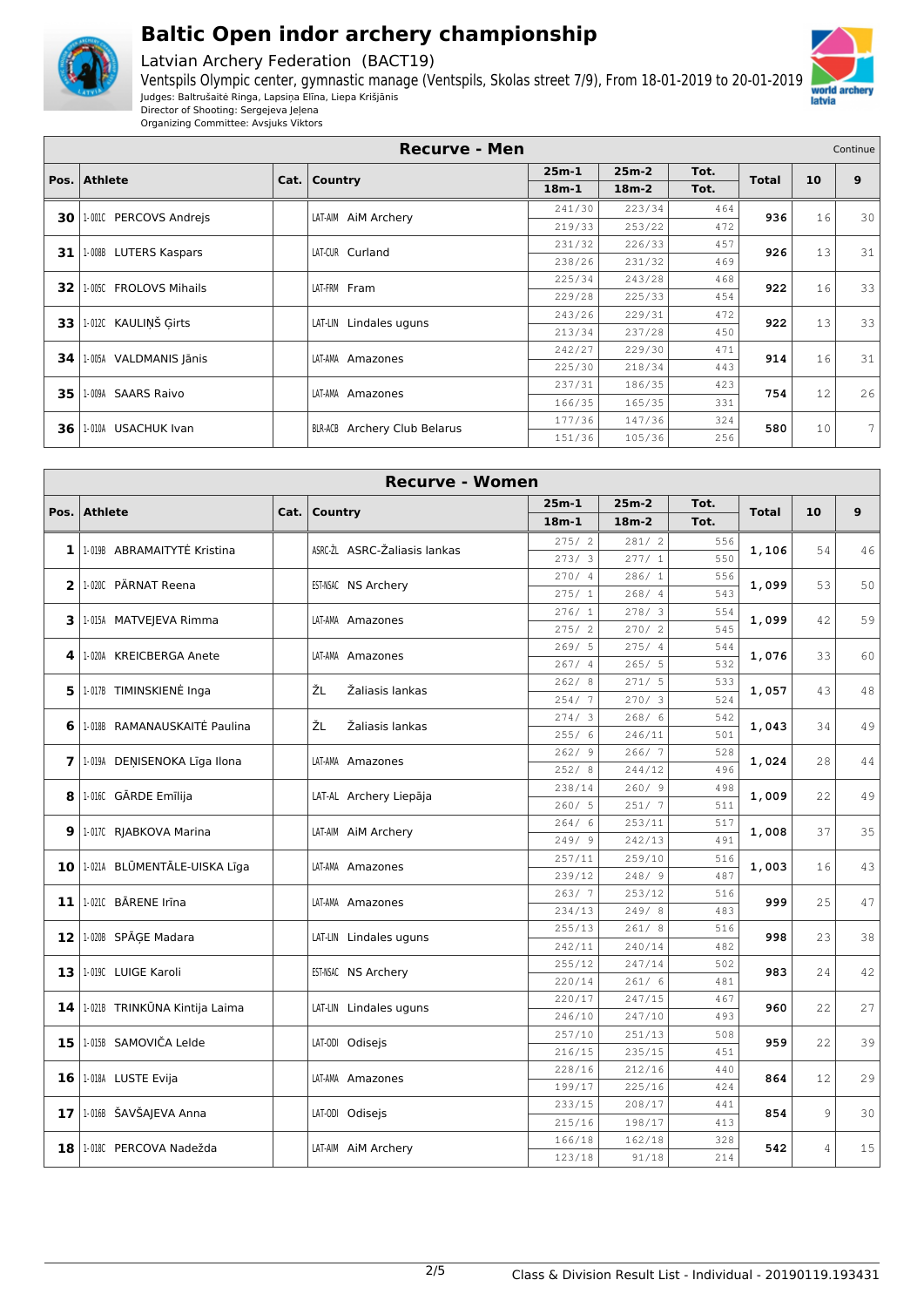

Latvian Archery Federation (BACT19)



Organizing Committee: Avsjuks Viktors

|      | <b>Compound - Men</b>           |      |                                     |                  |                  |            |              |    |                |  |  |
|------|---------------------------------|------|-------------------------------------|------------------|------------------|------------|--------------|----|----------------|--|--|
| Pos. | <b>Athlete</b>                  | Cat. | Country                             | 25m-1            | $25m-2$          | Tot.       | <b>Total</b> | 10 | 9              |  |  |
|      |                                 |      |                                     | $18m-1$          | $18m-2$          | Tot.       |              |    |                |  |  |
| 1    | 2-004C ŠIGAUSKAS Vladas         |      | KSA Kauno sporto asociacija         | 289/2            | 291/1            | 580        | 1,162        | 83 | 36             |  |  |
|      |                                 |      |                                     | 291/1            | 291/1            | 582        |              |    |                |  |  |
| 2    | 2-005A RESSAR Evert             |      | EST-BHSC Baltic Hunter              | 290/1            | 291/2            | 581        | 1,161        | 71 | 3 S            |  |  |
|      |                                 |      |                                     | 290/2<br>289/2   | 290/3<br>284/5   | 580<br>573 |              |    |                |  |  |
| з    | 2-004A VÕHUMÕÕK Indrek          |      | EST-BHSC Baltic Hunter              | 285/4            | 291/1            | 576        | 1,149        | 70 | 4 <sup>c</sup> |  |  |
|      |                                 |      |                                     | 286/ 4           | 282/7            | 568        |              |    |                |  |  |
| 4    | 2-003C KARPAVIČIUS Žydrūnas     |      | KSA<br>Kauno sporto asociacija      | 286/3            | 286/4            | 572        | 1,140        | 61 | 58             |  |  |
|      | 5 2-007A PRUULI Aivar           |      | EST-TVK Tartu Vibuklubi             | 280/6            | 279/9            | 559        | 1,127        | 49 | 6 S            |  |  |
|      |                                 |      |                                     | 283/9            | 285/6            | 568        |              |    |                |  |  |
|      | 6   2-006A KOOKLA Jaan          |      | EST-BHSC Baltic Hunter              | 282/5            | 278/11           | 560        | 1,126        | 48 | 7 C            |  |  |
|      |                                 |      |                                     | 284/5            | 282/8            | 566        |              |    |                |  |  |
| 7    | 2-010B HOVIADOVSKYI Roman       |      | UKR-DINAMO Dinamo                   | 277/10<br>284/6  | 278/10<br>286/4  | 555<br>570 | 1,125        | 50 | 67             |  |  |
|      |                                 |      |                                     | 275/14           | 283/6            | 558        |              |    |                |  |  |
| 8    | 2-006C ŠAUMANAS Algirdas        |      | ULK Utenos lankininky klubas        | 282/10           | 284/7            | 566        | 1,124        | 44 | 76             |  |  |
|      |                                 |      |                                     | 278/ 9           | 285/3            | 563        |              |    |                |  |  |
|      | 9 2-003A MARANDI Mart           |      | EST-BHSC Baltic Hunter              | 284/6            | 276/15           | 560        | 1,123        | 47 | 71             |  |  |
|      | 10 2.005B MEĻEŠKEVIČS Sergejs   |      | LAT-ODI Odisejs                     | 275/13           | 285/3            | 560        |              | 45 | 73             |  |  |
|      |                                 |      |                                     | 284/6            | 279/13           | 563        | 1,123        |    |                |  |  |
|      | 11 2.008C STRAZDIŅŠ Toms        |      | LAT-ĶŠ Ķekavas šautra               | 280/7            | 279/8            | 559        | 1,117        | 40 | 77             |  |  |
|      |                                 |      |                                     | 278/12           | 280/10           | 558        |              |    |                |  |  |
|      | 12 2-007B JAKUBANECS Jānis      |      | LAT-AMA Amazones                    | 278/8            | 277/12<br>279/12 | 555<br>556 | 1,111        | 37 | 7 S            |  |  |
|      |                                 |      |                                     | 277/13<br>277/12 | 274/14           | 551        |              |    |                |  |  |
| 13   | 2-007C ŠKAPARS Juris            |      | LAT-ĶŠ Ķekavas šautra               | 280/11           | 279/13           | 559        | 1,110        | 34 | 82             |  |  |
|      |                                 |      |                                     | 277/11           | 274/13           | 551        |              |    |                |  |  |
|      | 14 2-009B DOROSH Pavel          |      | <b>BLR-ACB</b> Archery Club Belarus | 274/17           | 276/16           | 550        | 1,101        | 26 | 90             |  |  |
|      | 15   2-005C PRAPUOLENIS Arvydas |      | KSA Kauno sporto asociacija         | 273/16           | 267/19           | 540        | 1,095        | 27 | 82             |  |  |
|      |                                 |      |                                     | 273/18           | 282/8            | 555        |              |    |                |  |  |
|      | 16 2-008B JONASTS Gints         |      | LAT-LPK Amazones / LPK              | 274/15           | 270/16           | 544        | 1,092        | 26 | 82             |  |  |
|      |                                 |      |                                     | 275/14           | 273/19           | 548        |              |    |                |  |  |
| 17   | 2-004B TITOVS Aleksandrs        |      | LAT-ODI Odisejs                     | 267/20<br>275/15 | 268/18<br>280/10 | 535<br>555 | 1,090        | 26 | 8C             |  |  |
|      |                                 |      |                                     | 269/19           | 272/15           | 541        |              |    |                |  |  |
|      | 18 2006 VAGANOVS Roberts        |      | LAT-AMA Amazones                    | 271/19           | 274/17           | 545        | 1,086        | 28 | 74             |  |  |
|      |                                 |      |                                     | 271/17           | 262/21           | 533        |              |    |                |  |  |
|      | $19$   2-009C AIGARS Jānis      |      | LAT-AL Archery Liepāja              | 274/16           | 273/18           | 547        | 1,080        | 28 | 67             |  |  |
|      | 20 2010A ŠILOVS Edgars          |      | LAT-AIM AIM Archery                 | 270/18           | 268/17           | 538        | 1,073        | 16 | 84             |  |  |
|      |                                 |      |                                     | 269/20           | 266/20           | 535        |              |    |                |  |  |
|      | 21 2:009A KUZNECOVS Andris      |      | LAT-SAV Savage archer               | 263/21           | 264/20           | 527        | 1,052        | 16 | 7 C            |  |  |
|      |                                 |      |                                     | 265/21<br>263/22 | 260/21           | 525        |              |    |                |  |  |
|      | 22 2:003B ŠAVŠAJEVS Timurs      |      | LAT-ODI Odisejs                     | 249/22           | 260/22<br>255/22 | 523<br>504 | 1,027        | 12 | 66             |  |  |
|      |                                 |      |                                     |                  |                  |            |              |    |                |  |  |

|              | <b>Compound - Women</b>         |      |                 |                           |         |         |      |              |    |    |  |
|--------------|---------------------------------|------|-----------------|---------------------------|---------|---------|------|--------------|----|----|--|
|              | Pos. Athlete                    | Cat. | <b>Country</b>  |                           | $25m-1$ | $25m-2$ | Tot. | <b>Total</b> | 10 | 9  |  |
|              |                                 |      |                 |                           | $18m-1$ | $18m-2$ | Tot. |              |    |    |  |
|              | 2-001C HÕIM Emily               |      | EST-TVK2        |                           | 287/1   | 287/1   | 574  | 1,144        | 64 | 56 |  |
|              |                                 |      |                 | Tartu VK / Tartu Valla SK | 289/1   | 281/1   | 570  |              |    |    |  |
| $\mathbf{2}$ | 2-001B GRINVALDE Janeta         |      | LAT-ODI Odisejs |                           | 278/2   | 276/2   | 554  | 1,102        | 31 | 81 |  |
|              |                                 |      |                 |                           | 272/2   | 276/3   | 548  |              |    |    |  |
| 3.           | ŠAUMANĖ Greta<br>2-001A         |      | <b>ULK</b>      | Utenos lankininku klubas  | 273/4   | 275/3   | 548  | 1,096        | 26 | 85 |  |
|              |                                 |      |                 |                           | 270/4   | 278/2   | 548  |              |    |    |  |
| 4            | KARĒLE Aleksandra<br>2-002B     |      | LAT-ODI Odisejs |                           | 276/3   | 274/4   | 550  | 1,083        | 24 | 84 |  |
|              |                                 |      |                 |                           | 271/3   | 262/4   | 533  |              |    |    |  |
| 5.           | APACENKAITĖ Greta<br>$2 - 002A$ |      | <b>ULK</b>      | Utenos lankininku klubas  | 254/5   | 252/5   | 506  | 1,020        | 15 | 75 |  |
|              |                                 |      |                 |                           | 257/5   | 257/5   | 514  |              |    |    |  |

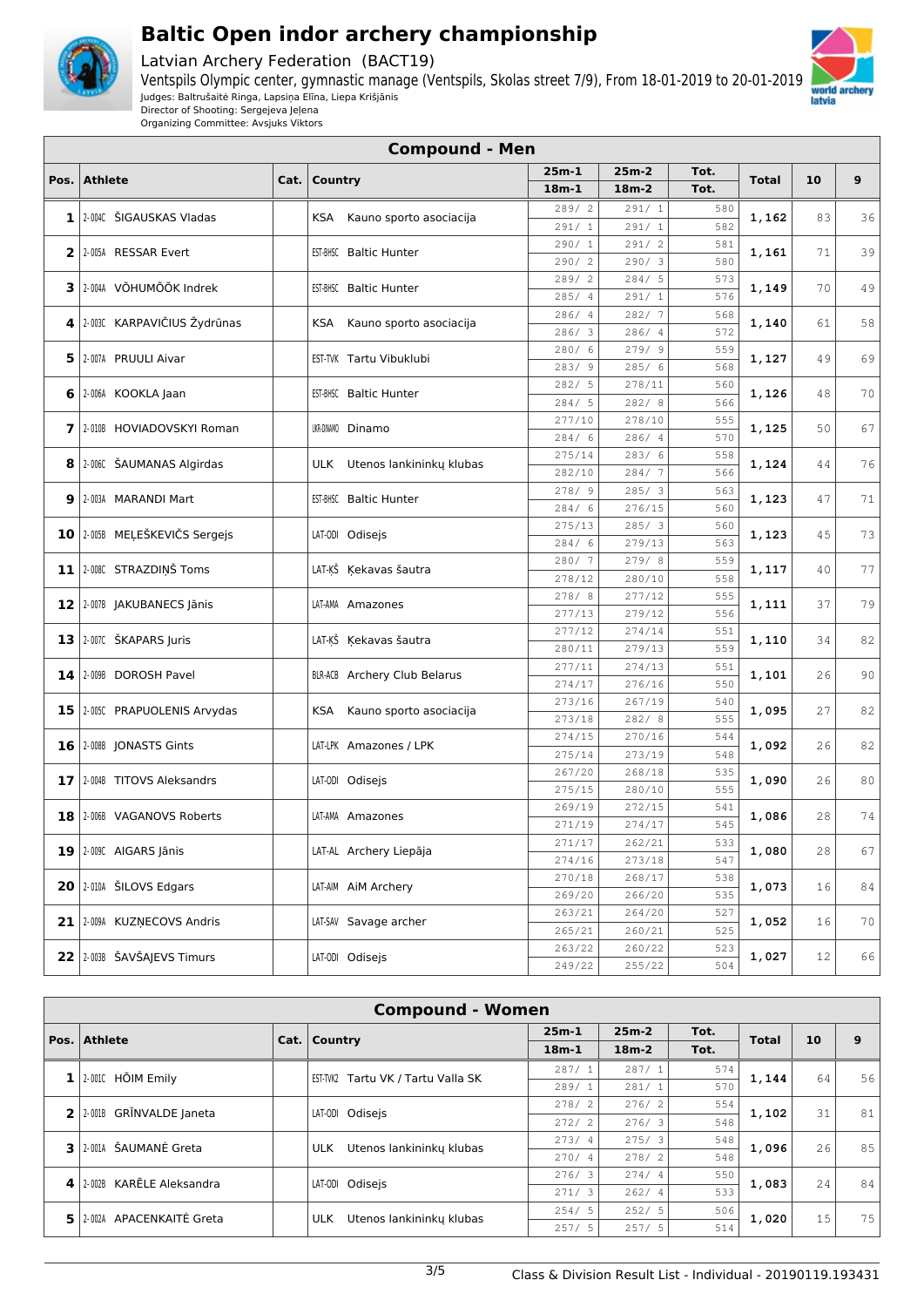

Latvian Archery Federation (BACT19)



Organizing Committee: Avsjuks Viktors

|                                                                 | <b>Longbow - Men</b>              |  |                          |         |         |      |              |    |    |
|-----------------------------------------------------------------|-----------------------------------|--|--------------------------|---------|---------|------|--------------|----|----|
| $25m-1$<br>$25m-2$<br>Tot.<br>Pos.   Athlete<br>Cat.<br>Country |                                   |  |                          |         |         |      |              |    | 9  |
|                                                                 |                                   |  |                          | $18m-1$ | $18m-2$ | Tot. | <b>Total</b> | 10 |    |
| 1                                                               | 2-014A NOVADS Kristaps            |  | LAT-SAV Savage archer    | 201/2   | 210/2   | 411  | 835          | 7  | 25 |
|                                                                 |                                   |  |                          | 217/1   | 207/2   | 424  |              |    |    |
| 2                                                               | <b>LIGNICKIS Arnis</b><br>2-012A  |  | Savage archer<br>LAT-SAV | 175/5   | 213/1   | 388  | 806          | 8  | 17 |
|                                                                 |                                   |  |                          | 211/2   | 207/3   | 418  |              |    |    |
| 3                                                               | 2-013A ŠVEICIS Andis              |  | Savage archer<br>LAT-SAV | 210/1   | 203/3   | 413  | 803          | 8  | 19 |
|                                                                 |                                   |  |                          | 180/4   | 210/1   | 390  |              |    |    |
| 4                                                               | <b>DREIMANIS Edgars</b><br>2-012B |  | LAT-SAV Savage archer    | 196/3   | 197/4   | 393  | 778          | 6  | 15 |
|                                                                 |                                   |  |                          | 192/3   | 193/4   | 385  |              |    |    |
|                                                                 | 5 2.013B NAUMAVIČIUS Vitalijus    |  | Strėlė<br><b>STR</b>     | 163/6   | 180/ 5  | 343  | 669          | 8  | 10 |
|                                                                 |                                   |  |                          | 173/5   | 153/6   | 326  |              |    |    |
| $6 \mid$                                                        | SEKORSKAS Egidijus<br>2-014B      |  | Strėlė<br><b>STR</b>     | 192/4   | 161/6   | 353  | 669          | 4  | 11 |
|                                                                 |                                   |  |                          | 141/6   | 175/5   | 316  |              |    |    |

|              | <b>Longbow - Women</b>     |  |                      |                        |         |      |              |    |    |  |
|--------------|----------------------------|--|----------------------|------------------------|---------|------|--------------|----|----|--|
| Pos. Athlete |                            |  | Cat.   Country       | $25m-1$                | $25m-2$ | Tot. | <b>Total</b> | 10 | 9  |  |
|              |                            |  |                      | $18m-1$                | $18m-2$ | Tot. |              |    |    |  |
|              | 1 2018 GRIGIENE Aida       |  | Strėlė<br><b>STR</b> | 183/1                  | 158/1   | 341  | 641          |    | 13 |  |
|              |                            |  |                      | 151/1                  | 149/1   | 300  |              |    |    |  |
|              | 2 2 2 0114 PAVLOVA Mairita |  | LAT-AMA<br>Amazones  | 116/2                  | 117/2   | 233  | 494          | 3  | 5  |  |
|              |                            |  |                      | 113/<br>$\overline{2}$ | 148/2   | 261  |              |    |    |  |

|   | <b>Barebow - Men</b>              |  |                                     |         |         |      |              |    |    |  |
|---|-----------------------------------|--|-------------------------------------|---------|---------|------|--------------|----|----|--|
|   | Pos. Athlete                      |  | Cat.   Country                      | $25m-1$ | $25m-2$ | Tot. | <b>Total</b> | 10 | 9  |  |
|   |                                   |  |                                     | $18m-1$ | $18m-2$ | Tot. |              |    |    |  |
| 1 | 2-019A GUREVIČIUS Arūnas          |  | Lankininky sporto klubas<br>LSK.    | 248/1   | 249/1   | 497  | 995          | 19 | 41 |  |
|   |                                   |  |                                     | 254/2   | 244/2   | 498  |              |    |    |  |
| 2 | 2-018B ARENIEKS Viesturs          |  | LAT-TEB Tebras loki                 | 240/4   | 243/4   | 483  | 987          | 23 | 31 |  |
|   |                                   |  |                                     | 255/1   | 249/1   | 504  |              |    |    |  |
| 3 | 2-017A JUNEVIČIUS Mindaugas       |  | Lankininky sporto klubas<br>LSK.    | 247/2   | 244/3   | 491  | 978          | 26 | 28 |  |
|   |                                   |  |                                     | 246/3   | 241/3   | 487  |              |    |    |  |
| 4 | 2-017C BURKEVICS Modris           |  | LAT-CUR Curland                     | 242/3   | 238/6   | 480  | 937          | 14 | 25 |  |
|   |                                   |  |                                     | 222/7   | 235/4   | 457  |              |    |    |  |
| 5 | 2-020A SOLOVJOVS Vitālijs         |  | LAT-AL Archery Liepāja              | 235/5   | 240/5   | 475  | 936          | 12 | 23 |  |
|   |                                   |  |                                     | 236/5   | 225/7   | 461  |              |    |    |  |
| 6 | 2-018A MOSIN Vladimir             |  | Lankininky sporto klubas<br>LSK.    | 219/6   | 248/2   | 467  | 932          | 12 | 29 |  |
|   |                                   |  |                                     | 239/4   | 226/6   | 465  |              |    |    |  |
| 7 | 2-018C POPOVS Pāvels              |  | LAT-CUR Curland                     | 209/8   | 216/7   | 425  | 868          | 10 | 26 |  |
|   |                                   |  |                                     | 211/8   | 232/5   | 443  |              |    |    |  |
| 8 | 2-019C SHKNAI Siarhei             |  | <b>BLR-ACB</b> Archery Club Belarus | 197/9   | 188/ 9  | 385  | 831          | 10 | 18 |  |
|   |                                   |  |                                     | 223/6   | 223/8   | 446  |              |    |    |  |
| 9 | 2-019B MEGNIS Jānis               |  | LAT-TEB Tebras loki                 | 218/7   | 205/8   | 423  | 772          | 5  | 17 |  |
|   |                                   |  |                                     | 170/9   | 179/9   | 349  |              |    |    |  |
|   | BĒRZIŅŠ Raimonds<br>$10$   2-017B |  | Tebras loki<br>LAT-TEB              | 147/10  | 146/10  | 293  | 627          | 6  | 6  |  |
|   |                                   |  |                                     | 163/10  | 171/10  | 334  |              |    |    |  |

| <b>Barebow - Women</b>              |  |                                        |                       |         |      |              |    |    |  |
|-------------------------------------|--|----------------------------------------|-----------------------|---------|------|--------------|----|----|--|
| Pos.   Athlete                      |  | Cat.   Country                         | $25m-1$               | $25m-2$ | Tot. | <b>Total</b> | 10 | 9  |  |
|                                     |  |                                        | $18m-1$               | $18m-2$ | Tot. |              |    |    |  |
| <b>UKSTINA Estere</b><br>2-016B     |  | LAT-CUR Curland                        | 254/1                 | 251/1   | 505  | 964          | 17 | 27 |  |
|                                     |  |                                        | 223/1                 | 236/1   | 459  |              |    |    |  |
| 2 2 2 016A VALČIUKĖ Margarita       |  | Lankininky sporto klubas<br><b>LSK</b> | 215/2<br>233/2<br>448 | 862     | 10   | 19           |    |    |  |
|                                     |  |                                        | 201/3                 | 213/2   | 414  |              |    |    |  |
| 3 2015A ANTANAITYTĖ - GARŠKI Jolita |  | Lankininky sporto klubas<br><b>LSK</b> | 179/4                 | 205/3   | 384  | 806          | 14 | 17 |  |
|                                     |  |                                        | 219/2                 | 203/3   | 422  |              |    |    |  |
|                                     |  | Tebras loki<br>LAT-TEB                 | 206/3                 | 168/4   | 374  | 758          | 5  | 15 |  |
| 2-015C ARENIECE Kristine            |  |                                        | 193/4                 | 191/4   | 384  |              |    |    |  |